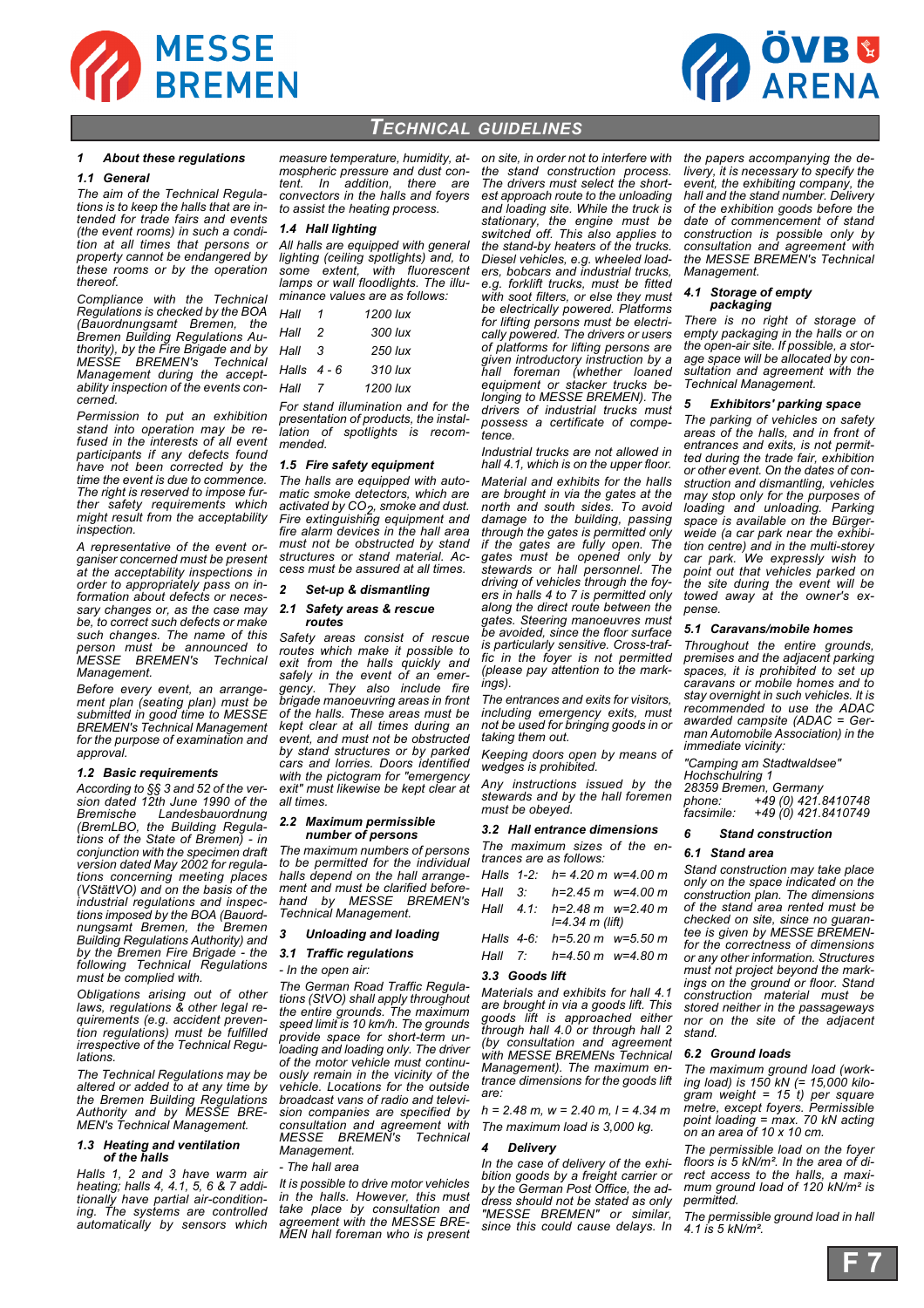



# *TECHNICAL GUIDELINES*

# *6.3 Loading of walls & ceilings*

*It is not permissible to secure stand structures to parts of the hall ceilings or walls. This also applies to attachments to prevent stand structures from toppling. Stand construction material may not be leaned against outside walls and doors, because these partially consist of glass or acoustic material.*

*Exceptional permission for the suspension of items from ceilings should be applied for through MESSE BREMEN's Technical Management, who will then arrange for preparation of the suspension, if appropriate. The attaching of decorations or suchlike to sprinkler pipes, water pipes, ventilation pipes or other installations or objects that form part of the halls is prohibited.*

#### *6.4 Stand and exhibit safety*

*The exhibitor is responsible for the stability and safety of all stand structures and exhibits; proof of this may be required.*

*For the construction of stands, only approved materials may be used. Load-carrying parts must have been checked, and such checks must be certified (structural calculations). This applies especially to two-storey exhibition stands. These must in all cases be approved by the Bremen Building Regulations Authority (the BOA). Construction materials and components for the construction of stands must be non-flammable or flame resistant. DIN 4102 B1 shall apply as a basis.*

*Construction materials which are highly flammable or which drip when burning are not permissible. Decorative materials must be flame resistant. On request, appropriate evidence must be provided by the stand operator.*

*Flower arrangements with leafy or pine twigs, trees or similar may not be used.* 

*Materials which burn explosively (such as bamboo, hay, straw or peat) are not permissible.*

### *6.4.1 Stand ceilings*

*Sprinkler systems are installed in hall 4.01, 4.1 and in the foyers of hall 4 to 6. In these halls, every single square metre of every stand ceiling must be open to an extent of at least 75 %, in order to allow sprinkler water to pass vertically through the ceiling. Otherwise, a stand sprinkler system must be installed for surfaces situated underneath; such cases must be coordinated with MESSE BRE-MEN's Technical Management.*

*Textile ceilings (mesh size of at least 2 x 4 mm) suitable for use with sprinklers are permitted, provided that the span does not exceed 5.00 m.* 

*No heat source of any kind is permitted in the vicinity of the sprinkler nozzles, as these are activated at a temperature of about 68 °C, i.e. they then automatically spray water into the hall.*

*The exhibitor will be held liable for any damage that occurs.*

*Construction material for stand ceilings must be flame retardent.*

### *6.4.2 Access to technical facilities of the halls*

*Hand-held fire extinguishers, fire detectors, pushbutton alarms, wallmounted hydrants, smoke flap actuators and the associated warning notices must at all times be accessible and visible. The functioning of fire protection gates and fire doors must not be restricted by installations of any kind, such as electric cables. It must also be ensured that connection points for the stand's electrical supply, as well as distribution cabinets and telephone distributors, remain accessible. Access to the safety equipment and technical facilities must be granted at any time to the persons appointed by MESSE BREMEN's Technical Management.*

## *6.4.3 Hall floors*

*It is not permissible to put anchors into the hall floors and foyers, or to drill holes for pegs. The same applies to other kinds of attachment, such as screws or nails. The company renting the stand is liable for any damage done. Double-sided adhesive tape can be used to secure carpeting. It must be completely removed after the stand has been dismantled. Covering the entire floor with adhesive floor covering (including self-adhesive tiles) is not permitted.*

# *6.4.4 Safety lighting*

*Additional safety lighting must be fitted in those stands in which the generally available safety lighting is ineffective because of the stand design. This additional safety lighting must be installed in such a way as to ensure that persons will easily find their way to the main rescue routes in the hall (refer also to VDE 0108).*

*If an exhibitor requires continuous voltage for battery-powered illuminated pictograms, MESSE BRE-MEN's Technical Management must be consulted beforehand.*

#### *6.4.5 Electrical safety measures*

*Regulation VDE 0100, Part 410, must be adhered to as a protection against the dangers of indirect electrical contact. Excess current protection (earthing) must be provided in stand installations.* 

*Fault-current protective devices must be installed (as of 1st January 1993). Electrical sockets up to 16 A must be protected by devices with a nominal fault current of 30 mA, and other sockets by devices with a maximum fault current of 500 mA. The conductor cores for power and lighting circuits must each have a minimum cross-sectional area of 1.5 mm² (see also VDE 0108).*

#### *6.4.6 VDE and EU low-voltage regulations*

*All electrical equipment must conform to the VDE regulations or the EU low-voltage regulations and must display an EU-recognized safety symbol.*

#### *6.4.7 Balloons*

*It is permissible to use balloons filled with non-flammable gas. In closed rooms or exhibition stands, the ratio relative to the volume of air in the room must be sufficiently low (otherwise there is a danger of suffocation).*

## *6.4.8 Glass*

*Only safety glass may be used. Edges of panes of glass must be finished or protected so as to prevent any risk of injury. Structures made completely of glass must be marked at eye level.* 

*Plexiglas must be fitted in a metal frame (for fire safety).*

# *6.4.9 Stand heaters*

*The operation of mobile heating systems fuelled by gas or liquid is not permitted. Electrically powered heaters are permissible, provided that they conform to the general standards and safety regulations. Units with exposed heating wires are not permissible. The units must be installed in such a way that an adequate distance from objects is ensured. The unit must be switched off when the exhibition stand is vacated.*

## *6.4.10 Laser systems*

*Laser systems exhibited and those operated for demonstration purposes must fulfil the requirements of the accident prevention regulation relating to laser radiation (VBG 93). The operation of laser systems of classes 3 B or 4 must be reported to the Gewerbeaufsichtsamt Bremen (the Trade Supervisory Board of Bremen).*

## *6.4.11 Welding work*

*Welding work on the exhibitor's own materials is permissible only by consultation and agreement with MESSE BREMEN's Technical Management. If the parts to be welded can be moved into the open air, welding inside the hall is not permissible. In all cases, it must be ensured that no danger can occur as a result of flying sparks. A fire guard (fire safety officer) and fire extinguishers must be provided. In the case of welding work, particular attention must be paid to the regulations of GUV 26.21.*

#### *6.4.12 Catering in the exhibition halls*

*Where roasting, grilling or deep-frying equipment is used, the regulations may require the installation of a vapour extractor if excessive odour nuisance or activation of a fire alarm can be expected to occur.*

## *6.4.13 Gas equipment in the exhibition halls*

*The introduction of liquefied gas such as propane, butane or suchlike - and its installation and utilization are prohibited (see also Section 10.2). If this rule is contravened, MESSE BREMEN's Technical Management is entitled to remove the units at the expense of the exhibitor and, if applicable, to have the stand closed for safety reasons.*

*If the presentation of goods on the stand is dependent upon the use of liquefied gas, the use of gas may be permissible after consultation with MESSE BREMEN's Technical Management, possibly subject to compliance with particular safety regulations and by agreement with the Bauordnungsamt Bremen (the Bremen Building Regulations Authority) and the Bremen Fire Brigade.*

# *7 Sand, soil, gravel*

*If highly dirt-producing materials such as sand, soil or gravel are used, it must be ensured that damage to the floor and walls is avoided. If necessary, the floor must be protected by an underlay made of suitable materials (e.g. plastic sheeting). In all cases, contamination of the supply ducts must be prevented. The introduction and removal of these materials must be performed by means of suitable equipment designed such that damage to the floor cannot occur. Agricultural machinery may be used only if permission is obtained from MESSE BREMEN's Technical Management. Tracklaying vehicles are impermissible in all cases.*

## *8 Animals*

*If animals are kept in the halls, it must be ensured that damage - especially to the floor, walls and pillars - does not occur. The pens must be set up at a sufficient distance from the walls and pillars. In the case of large animals, the floor must be protected by means of suitable materials. The event organiser or the exhibitor is responsible for keeping the animals in a manner appropriate to the type of animal concerned, and for keeping the pens (halls) clean. Animal excrement must not be allowed to pass directly onto the hall floor or into the supply ducts.*

### *9 Supply of services to the stands*

### *9.1 General*

*The supply of services to the stands takes place via supply ducts. Depending on the position of the stand, the supply can be selected within the stand if the duct is routed within the stand. In all other cases, the supply is taken from the nearest duct. Pipes or cables routed above the ground must be covered over to prevent people from tripping over them. The work of connecting cables and pipes (for electricity and water) is done by licensed specialist companies (contractual partners of MESSE BREMEN).*

## *9.2 Supply of electricity*

*For the supply of electricity, a TN-C-S power network at 3x400/230 V, 50 Hz (halls 1 to 7) are available in the halls. The fluctuation range is +6 % to -10 %.*

*It is expressly pointed out that an "uninterrupted" power supply is not available. In all cables feeding to the stands, the protective earth (PE) conductor and the neutral (N) cores are provided as separate conductors. In halls 1 to 7, protec-*